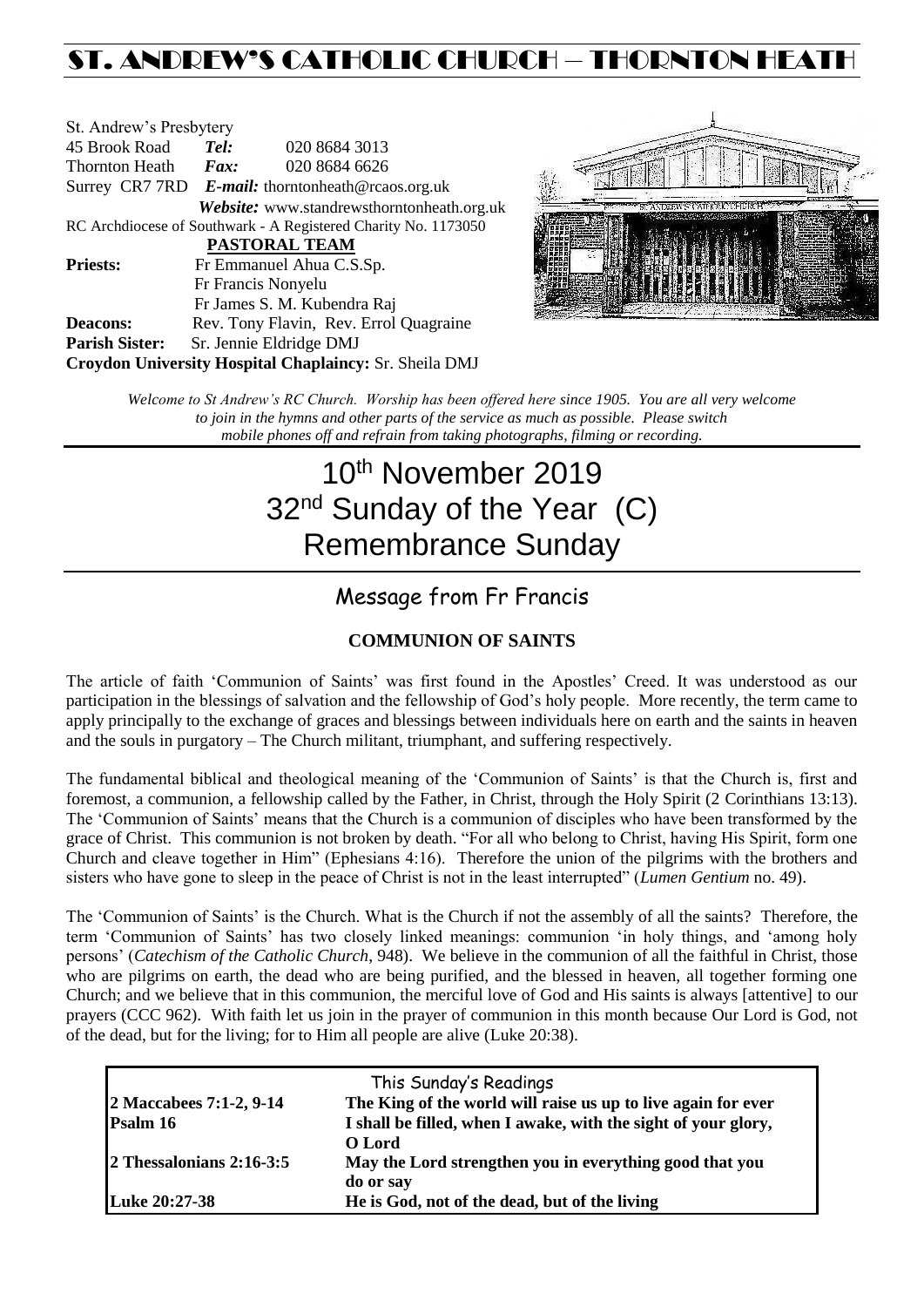# Diary for the Week

| Sunday 10 <sup>th</sup> November                               |                                  | 6.00pm (Saturday) First Mass of Sunday | Glenda McGrath RIP                 |  |  |  |  |
|----------------------------------------------------------------|----------------------------------|----------------------------------------|------------------------------------|--|--|--|--|
| $32nd$ Sunday of the Year                                      | 9.30am                           | <b>Mass</b>                            | November List                      |  |  |  |  |
|                                                                | 11.30am                          | Mass                                   | For the War Dead                   |  |  |  |  |
| Remembrance Sunday                                             | 5.00pm                           | <b>Rosary</b>                          |                                    |  |  |  |  |
|                                                                | $5.15 - 5.45$ pm                 | <b>Exposition and Benediction</b>      |                                    |  |  |  |  |
|                                                                | 6.00 <sub>pm</sub>               | Mass                                   | The Keetley Mel Cann Family        |  |  |  |  |
|                                                                | $7.00 - 9.00$ pm                 | <b>Charismatic Prayer Group</b>        |                                    |  |  |  |  |
| Monday 11 <sup>th</sup> November                               | 7.30am                           | <b>Mass</b>                            | November List                      |  |  |  |  |
| Saint Martin of Tours                                          | 10.00am                          | <b>Mass</b>                            | Dorothy Gomes RIP (Anniv)          |  |  |  |  |
| Wisdom $1:1-7$                                                 | $5.45 - 7.15$ pm                 | <b>Beavers (hall)</b>                  |                                    |  |  |  |  |
| Luke 17:1-6                                                    | $7.00 - 8.00$ pm                 | <b>Parish Surgery</b>                  |                                    |  |  |  |  |
|                                                                | $7.00 - 8.00$ pm                 | <b>Family Holy Hour</b>                |                                    |  |  |  |  |
|                                                                | $7.30 - 9.00$ pm                 | Scouts (hall)                          |                                    |  |  |  |  |
| Tuesday 12 <sup>th</sup> November                              | 7.30am                           | Mass                                   | November List                      |  |  |  |  |
|                                                                | 10.00am                          | Mass                                   |                                    |  |  |  |  |
| Saint Josaphat. Wisdom                                         |                                  |                                        | Jessica Mary Badu RIP              |  |  |  |  |
| 2:23-3:9, Luke 17:7-10                                         | 6.30pm                           | R.C.I.C.                               |                                    |  |  |  |  |
| Wednesday 13 <sup>th</sup> November                            | 7.30am                           | <b>Mass</b>                            | November List                      |  |  |  |  |
| <b>Saint Frances Xavier</b>                                    | 10.00am                          | <b>Mass</b>                            | Ganston & Lourdes Leung RIP        |  |  |  |  |
| Cabrini                                                        | 2.00pm                           | <b>Active Retirement Group</b>         |                                    |  |  |  |  |
| Wisdom 6:1-11                                                  | 6.00 <sub>pm</sub>               | <b>Lectio Divina Group (hall)</b>      |                                    |  |  |  |  |
| Luke 17:11-19                                                  | 7.15pm                           | <b>First Holy Communion:</b>           |                                    |  |  |  |  |
|                                                                |                                  | <b>Parents meeting (hall)</b>          |                                    |  |  |  |  |
|                                                                | 7.30pm                           | <b>Legion of Mary (EA room)</b>        |                                    |  |  |  |  |
| Thursday 14th November                                         | 7.30am                           | <b>Mass</b>                            | Deceased members of Moloney Family |  |  |  |  |
| Feria                                                          | 10.00am                          | <b>Mass</b>                            | November List                      |  |  |  |  |
| Wisdom 7:22-8:1                                                | $7.00 - 8.30$ pm                 | <b>Cubs (St James the Great)</b>       |                                    |  |  |  |  |
| Luke 17:20-25                                                  |                                  |                                        |                                    |  |  |  |  |
| Friday 15 <sup>th</sup> November                               | 7.30am                           | Mass                                   | Ify Ezike (Birthday)               |  |  |  |  |
| Saint Albert the Great,                                        | 10.00am                          | <b>Mass</b>                            | <b>Matthew Coutinho RIP</b>        |  |  |  |  |
| <b>Bishop and Doctor of the</b>                                | 6.30pm                           | <b>Brownies/Guides (hall)</b>          |                                    |  |  |  |  |
| Church. Wisdom 13:1-9                                          | 7.00pm                           | <b>Liturgy Meeting</b>                 |                                    |  |  |  |  |
| Luke 17:26-37                                                  |                                  |                                        |                                    |  |  |  |  |
| Saturday 16 <sup>th</sup> November                             | 9.30am                           | Mass                                   | November List                      |  |  |  |  |
| Saint Edmund of Abingdon,                                      | 10.00am                          | <b>Rosary</b>                          |                                    |  |  |  |  |
| <b>Bishop</b>                                                  | $10.00 - 10.30$ am               | <b>Confessions</b>                     |                                    |  |  |  |  |
| Wisdom 18:14-16; 19:6-9                                        | 10.15am                          | <b>Friends of the Holy Family</b>      |                                    |  |  |  |  |
| Luke 18:1-8                                                    |                                  | (hall)                                 |                                    |  |  |  |  |
|                                                                | $5.00 - 5.30$ pm                 | <b>Confessions</b>                     |                                    |  |  |  |  |
|                                                                |                                  |                                        |                                    |  |  |  |  |
|                                                                | 6.00 <sub>pm</sub>               | First Mass of Sunday                   | Sheridan Family                    |  |  |  |  |
| Sunday 17 <sup>th</sup> November                               | 9.30am                           | <b>Mass</b>                            | Francis John Hampshire RIP         |  |  |  |  |
| 33 <sup>rd</sup> Sunday of the Year                            | 11.30am                          | Mass                                   | November List                      |  |  |  |  |
|                                                                | 3.30pm                           | <b>Confirmation Catechists Mtg</b>     |                                    |  |  |  |  |
|                                                                | 5.00pm                           | <b>Rosary</b>                          |                                    |  |  |  |  |
|                                                                | $5.15 - 5.45$ pm                 | <b>Exposition and Benediction</b>      |                                    |  |  |  |  |
|                                                                | 6.00 <sub>pm</sub>               | <b>Mass</b>                            | Parishioners                       |  |  |  |  |
|                                                                | $7.00 - 9.00$ pm                 | <b>Charismatic Prayer Group</b>        |                                    |  |  |  |  |
|                                                                | Money Matters                    |                                        |                                    |  |  |  |  |
|                                                                | <b>Collection Last Sunday</b>    |                                        | £1,196.72                          |  |  |  |  |
|                                                                | Payment by Standing Order        |                                        | £ 700.00                           |  |  |  |  |
|                                                                |                                  |                                        |                                    |  |  |  |  |
|                                                                | Total offertory<br>£1,896.72     |                                        |                                    |  |  |  |  |
| £ 251.93<br>Collection for The Seminary Fund                   |                                  |                                        |                                    |  |  |  |  |
| Collection for The Spiritans (Holy Ghost Fathers)<br>£1,079.88 |                                  |                                        |                                    |  |  |  |  |
| Second collection for the Archbishop's Administration Fund     |                                  |                                        |                                    |  |  |  |  |
| Thank you for your generosity                                  |                                  |                                        |                                    |  |  |  |  |
|                                                                |                                  |                                        |                                    |  |  |  |  |
|                                                                | Church Cleaners<br>Altar Servers |                                        |                                    |  |  |  |  |
| This week                                                      | Team 3<br>This week Judie's Crew |                                        |                                    |  |  |  |  |
| Next week Fifi's Group<br>Next week<br>Team 1                  |                                  |                                        |                                    |  |  |  |  |
|                                                                |                                  |                                        |                                    |  |  |  |  |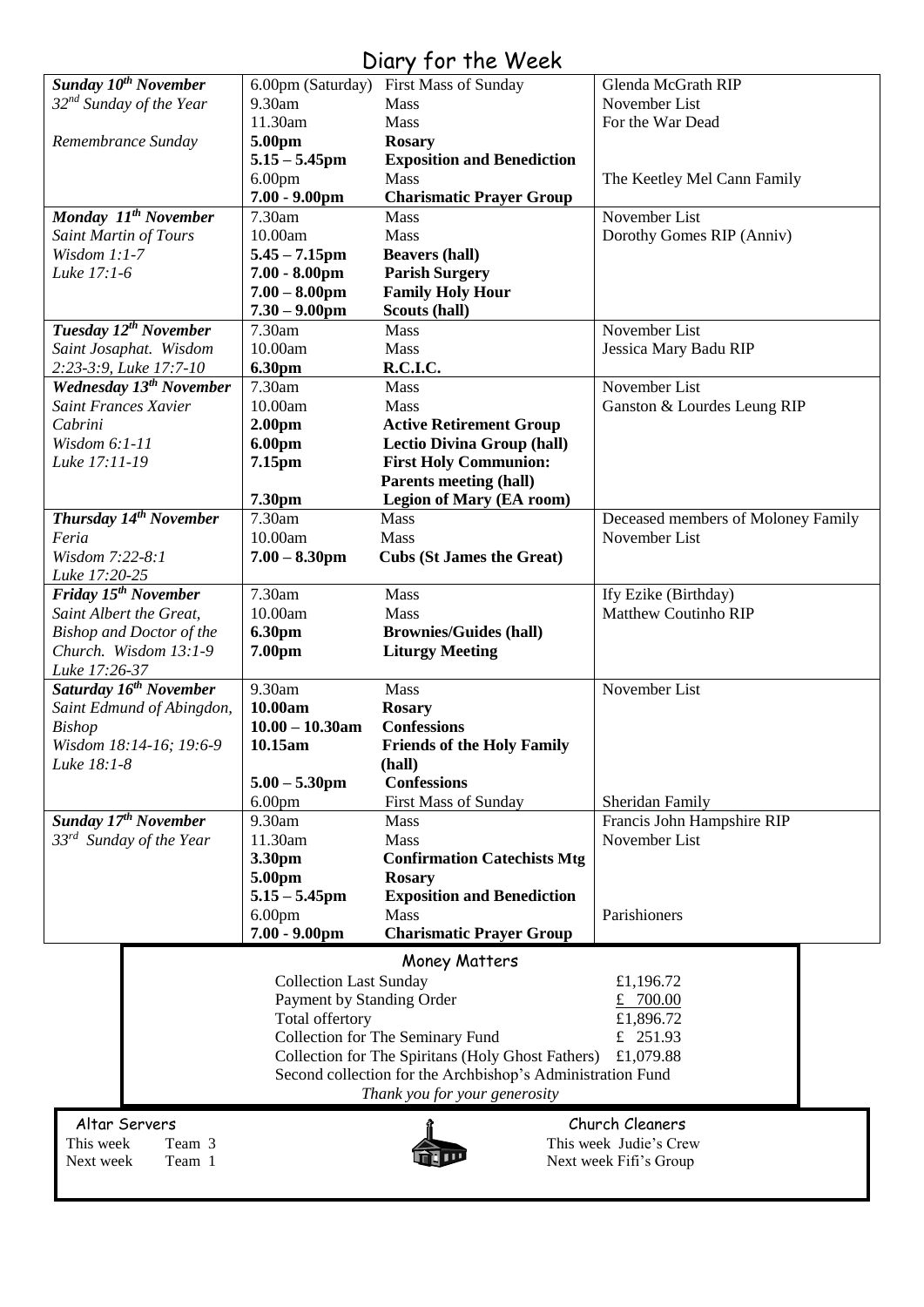## St. Andrew's Parish Notices

#### **SECOND COLLECTION THIS WEEKEND**

The second collection will be for the Archbishop's Fund for Diocesan Administration. This collection helps to meet the cost of the central administration of the diocese.

#### **FAMILY HOLY HOUR**

Children, families and parishioners are invited to come and join us to pray for peace in our hearts, our homes, our families and the whole world. Please join us on Monday  $11^{th}$  November from  $7 - 8.00$ pm in the Church.

#### **THE RITE OF CHRISTIAN INITIATION OF CHILDREN (R.C.I.C.)**

The next session will be on Tuesday  $12<sup>th</sup>$  November at 6.30pm in the hall.

#### **FIRST HOLY COMMUNION**

There will be a meeting for parents of children aged 7-8 (school year 3) who want their child/children to make their First Holy Communion next year on Wednesday 13<sup>th</sup> November starting at 7.15pm in the Church hall. Those whose child/children are in school year four and who missed making their First Holy Communion last year are also welcome to attend. We will be outlining the requirements for the programme and asking that you complete a form in order to register your child/children so we can order the books for when the sessions start in January.

#### **FRIENDS OF THE HOLY FAMILY**

Everyone is invited to a power-point presentation which will be shown as a visual aid to pray the Rosary and there will also be a short children's DVD on saints on Saturday 16<sup>th</sup> November starting at 10.15am to 11.30am in the hall.

#### **GHANAIAN COMMUNITY MEETING**

The group will be meeting on Sunday  $17<sup>th</sup>$  November after the 11.30am Mass in the hall.

#### **NOVEMBER PRAYERS FOR THE DECEASED**

During the month of November we particularly pray for those who have died. A list of the deceased whose funerals took place here at St Andrew's will be displayed in the front of the Altar. Anyone who has a relative or friend who has died elsewhere in the last year should give in their names and date of death to the office or to one of the Priests and the name will be added to this list.

Holy Souls envelopes are available in the porch for you to place your lists of deceased, please put the list of names in the envelope together with your offering and put in the collection trays during Mass. These envelopes will be brought up during each Mass in the month of November. On Saturday 23<sup>rd</sup> November at 9.30am we will hold our annual Mass for those who have died in the last year. We will try to invite relatives of those whose funerals took place here in the last year and hope that any parishioner who has had a death in the family in the last year will also come. We hope you will be able to attend.

#### **ST ANDREW'S NIGHT**

This year's St Andrew's celebration will be held on Saturday 30<sup>th</sup> November, in the Church hall at 7.30 -10.30pm. The ever popular Gary Glenn will be entertaining us. We will have a licenced bar and raffle. Tickets will be sold in advance only after all Masses outside the Church. Prices £10 for adults and £5 for children which includes a 2 course meal. Please telephone 020 8684 4648 for more information.

#### **FR LEN**

Fr Len will return to St Andrew's for his Leaving Mass on Saturday 23<sup>rd</sup> November for the 6.00pm Mass followed by some light refreshments in the hall. In the meantime, if you would like to contribute to a leaving gift for Fr Len, please use the envelope in the porch for this.